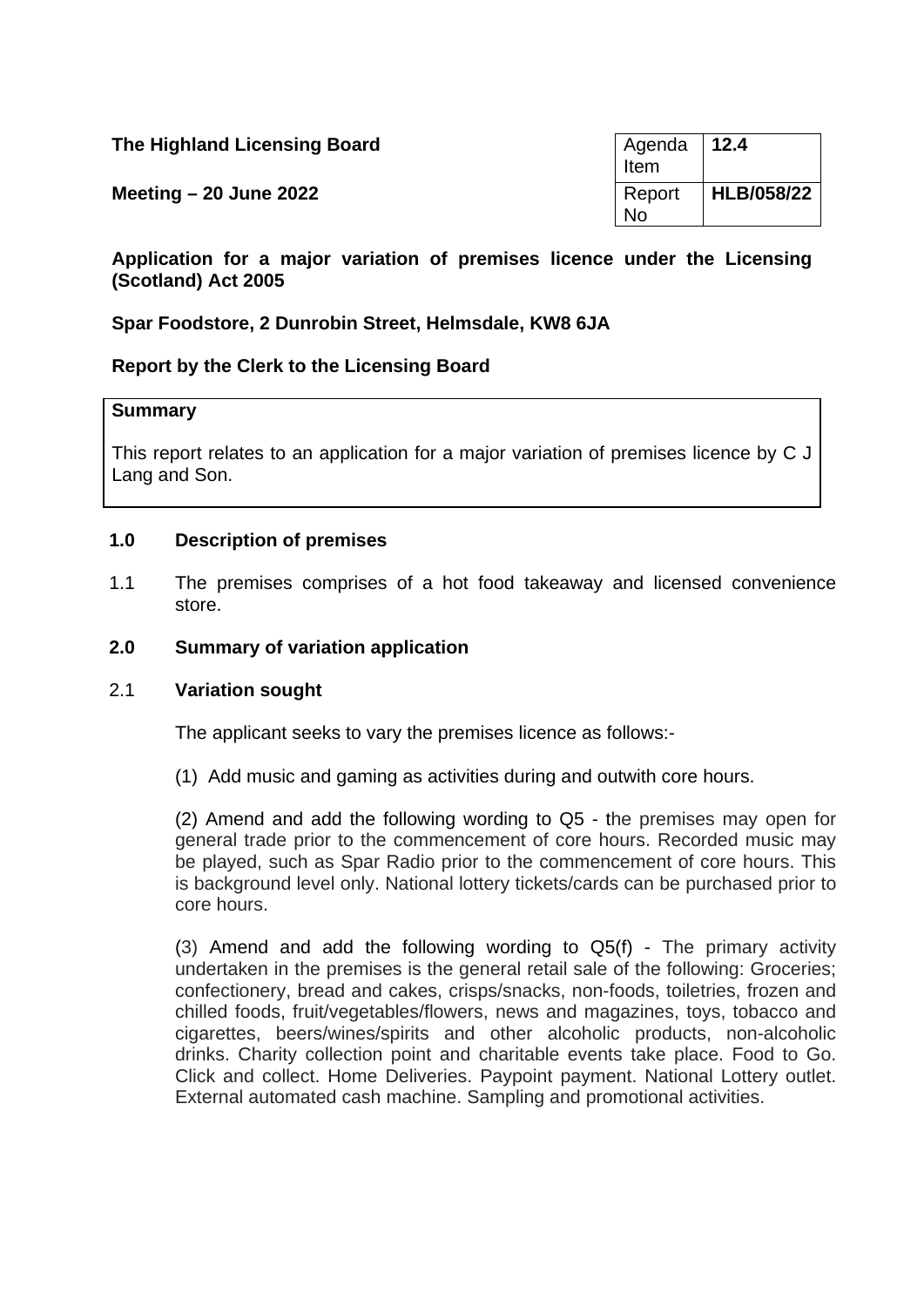# **3.0 Background**

- 3.1 On 22 April 2022 the Licensing Board received an application for a major variation of a premises licence from C J Lang and Son.
- 3.2 The application was publicised during the period Wednesday 27 April until Wednesday 18 May 2022 and confirmation that the site notice was displayed has been received.
- 3.3 In accordance with standard procedure, Police Scotland, the Scottish Fire and Rescue Service and the Council's Community Services (Environmental Health) and Planning and Building Standards were consulted on the application.
- 3.4 Notification of the application was also sent to NHS Highland and the local Community Council.
- 3.5 Further to this publication and consultation process, no timeous objections or representations have been received.
- 3.6 The applicant must nevertheless be given the opportunity to be heard before the Board determines the application and has accordingly been invited to the meeting. The applicant has been advised of the hearings procedure which may also be viewed via the following link:

[https://www.highland.gov.uk/downloads/file/6399/licensing\\_hearings\\_procedurel](https://www.highland.gov.uk/downloads/file/6399/licensing_hearings_procedurelicensing_board) [icensing\\_board](https://www.highland.gov.uk/downloads/file/6399/licensing_hearings_procedurelicensing_board)

# **4.0 Legislation**

4.1 The Licensing Board must in considering and determining the application, consider whether any grounds of refusal apply and if none of them applies, the Board must grant the application.

Relevant grounds of refusal may be: -

- 1. the grant of the application will be inconsistent with one or more of the licensing objectives;
- 2. having regard to (i) the nature of the activities carried on or proposed to be carried on in the subject premises, (ii) the location, character and condition of the premises, and (iii) the persons likely to frequent the premises, the Board considers the premises are unsuitable for use for the sale of alcohol in accordance with the proposed variation;
- 3. that the Board considers that, if the application were to be granted, there would, as a result, be overprovision of licensed premises, or licensed premises of the same or similar description as the subject premises, in the locality.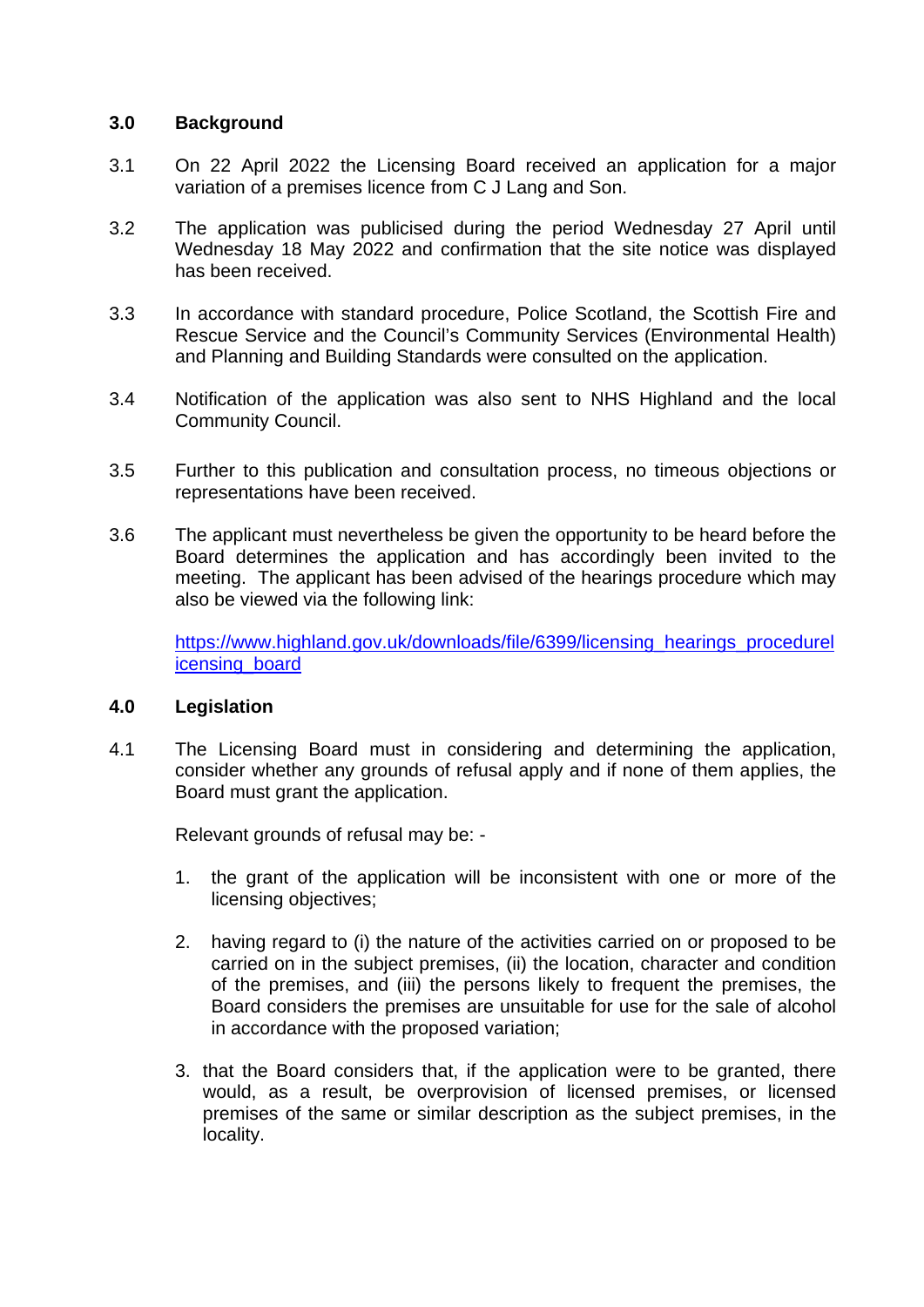- 4.2 For the purposes of the Act, the licensing objectives are-
	- (a) preventing crime and disorder,
	- (b) securing public safety,
	- (c) preventing public nuisance,
	- (d) protecting and improving public health, and
	- (e) protecting children and young persons from harm.
- 4.3 The Board only has power either to grant the application and make a variation of the conditions to which the licence is subject or to refuse the application.
- 4.4 If the Board refuses the application, the Board must specify the ground for refusal and if the ground for refusal relates to a licensing objective, the Board must specify the objective in question.

#### **5.0 Licensing Standards Officer**

- 5.1 The LSO has provided the following comments:-
- 5.2 The property is a standard convenience store selling fresh and frozen foodstuffs with an off sales alcohol facility. This is a national company with a good compliance record.
- 5.3 The application is to allow provision of the playing of background music and gaming. This is all as ancillary to provision of usual consumer goods and foodstuffs. The full details of variation are detailed elsewhere within report.
- 5.4 The core hours applied for are within the policy of the Highland Licensing Board.

5.5 The activities sought would appear to be reasonable and appropriate for the proposed operation of the premises.

5.6 There would not appear to be any matter contained within the application that is inconsistent with the licensing objectives.

During the period of public consultation, no objections were received.

5.7

# **6.0 HLB local policies**

- 6.1 The following policies are relevant to the application:-
	- (1) Highland Licensing Board Policy Statement 2018-23
	- (2) Highland Licensing Board Equality Strategy